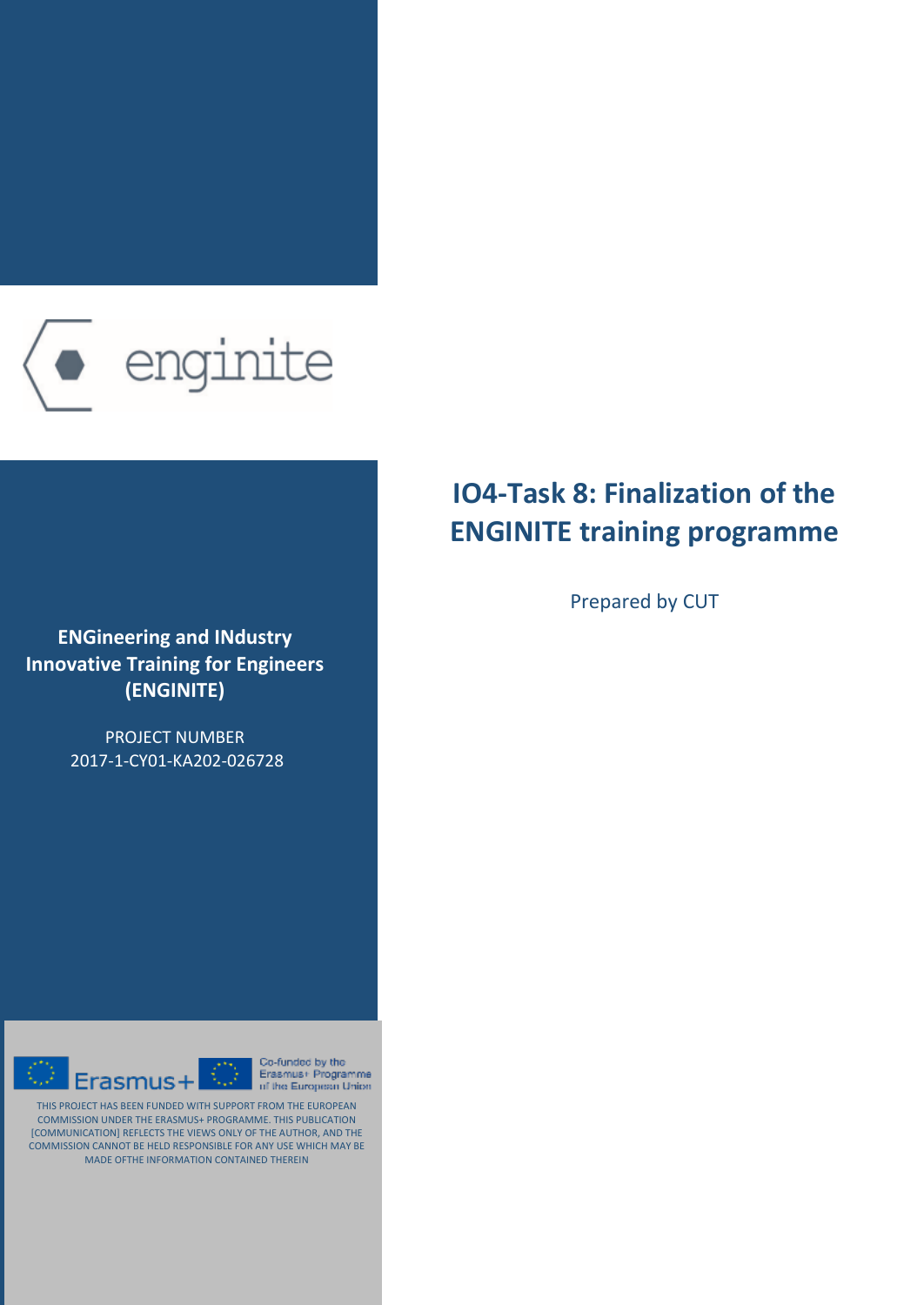

# Consortium

This document has been produced by the consortium of the ENGINITE project



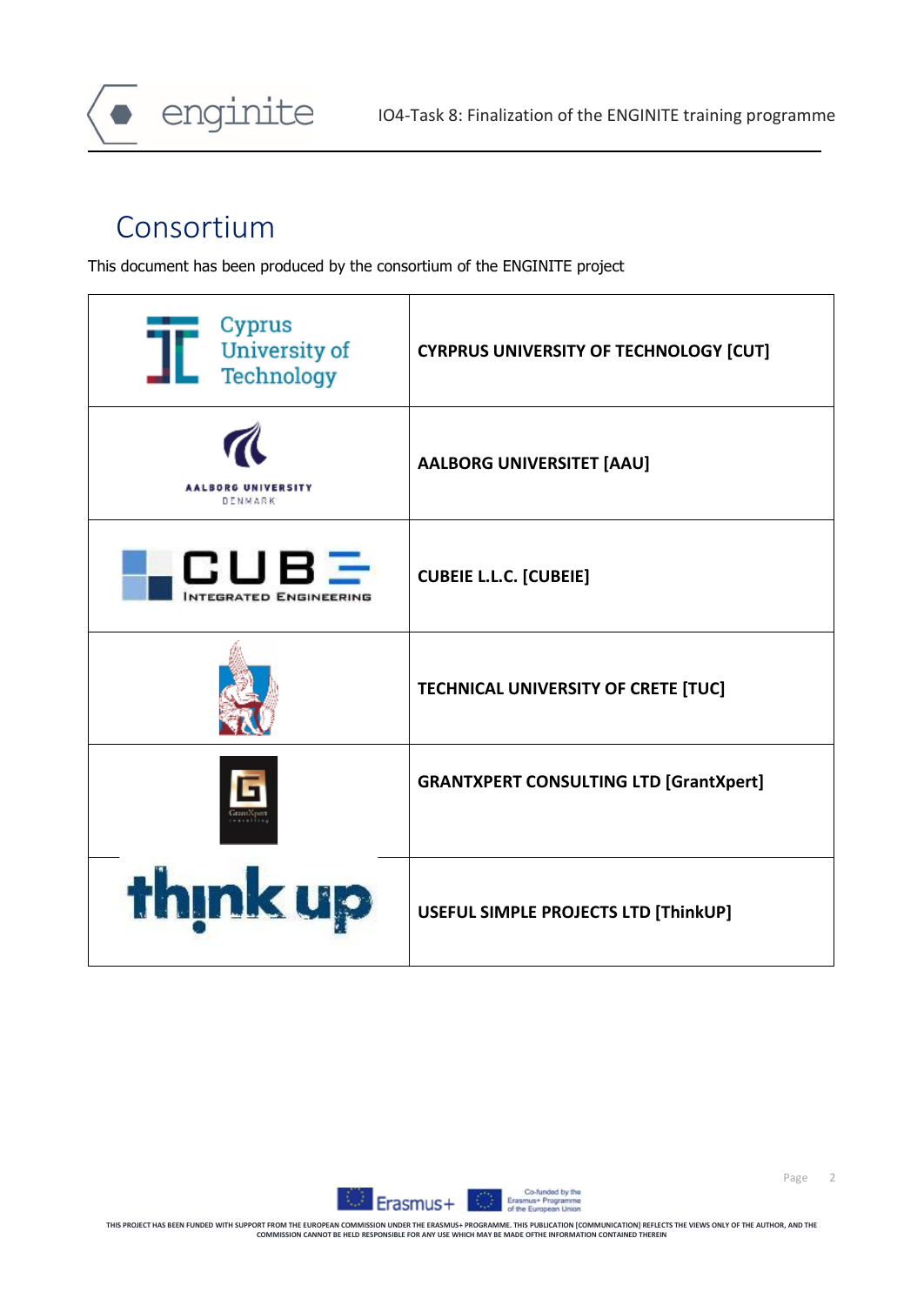

# **Task 8: Finalization of the ENGINITE training programme**

Taking into account the results derived from the Consolidated Evaluation Report, the finalization of the ENGINITE Training Programme was carried out, in the context of a reflective activity. In particular, for the finalization of the ENGINITE training programme the members of the ENGINITE consortium and the ENGINITE trainers were asked to participate in a face-to-face reflective activity. The reflective activity took place during the 4<sup>th</sup> project meeting, which took place on April 9<sup>th</sup> and 10<sup>th</sup> 2019 at the Cyprus University of Technology, and it had a duration of three hours.



*Figure 29a-d*. Snapshots from the reflective activity

As part of the activity, which took the form of a focus group, the participants were asked to reflect on the two phases of the ENGINITE pilot training programme (Phase1: Training programme and Phase2: Structured internship) in order to report and discuss:

- The **Strengths (Positive elements)** of the ENGINITE pilot programme
- The **Weaknesses (Negative elements)** of the ENGINITE pilot programme
- The **Opportunities (Unexpected positive elements)** emerged during the implementation of the ENGINITE pilot programme



**THIS PROJECT HAS BEEN FUNDED WITH SUPPORT FROM THE EUROPEAN COMMISSION UNDER THE ERASMUS+ PROGRAMME. THIS PUBLICATION [COMMUNICATION] REFLECTS THE VIEWS ONLY OF THE AUTHOR, AND THE COMMISSION CANNOT BE HELD RESPONSIBLE FOR ANY USE WHICH MAY BE MADE OFTHE INFORMATION CONTAINED THEREIN**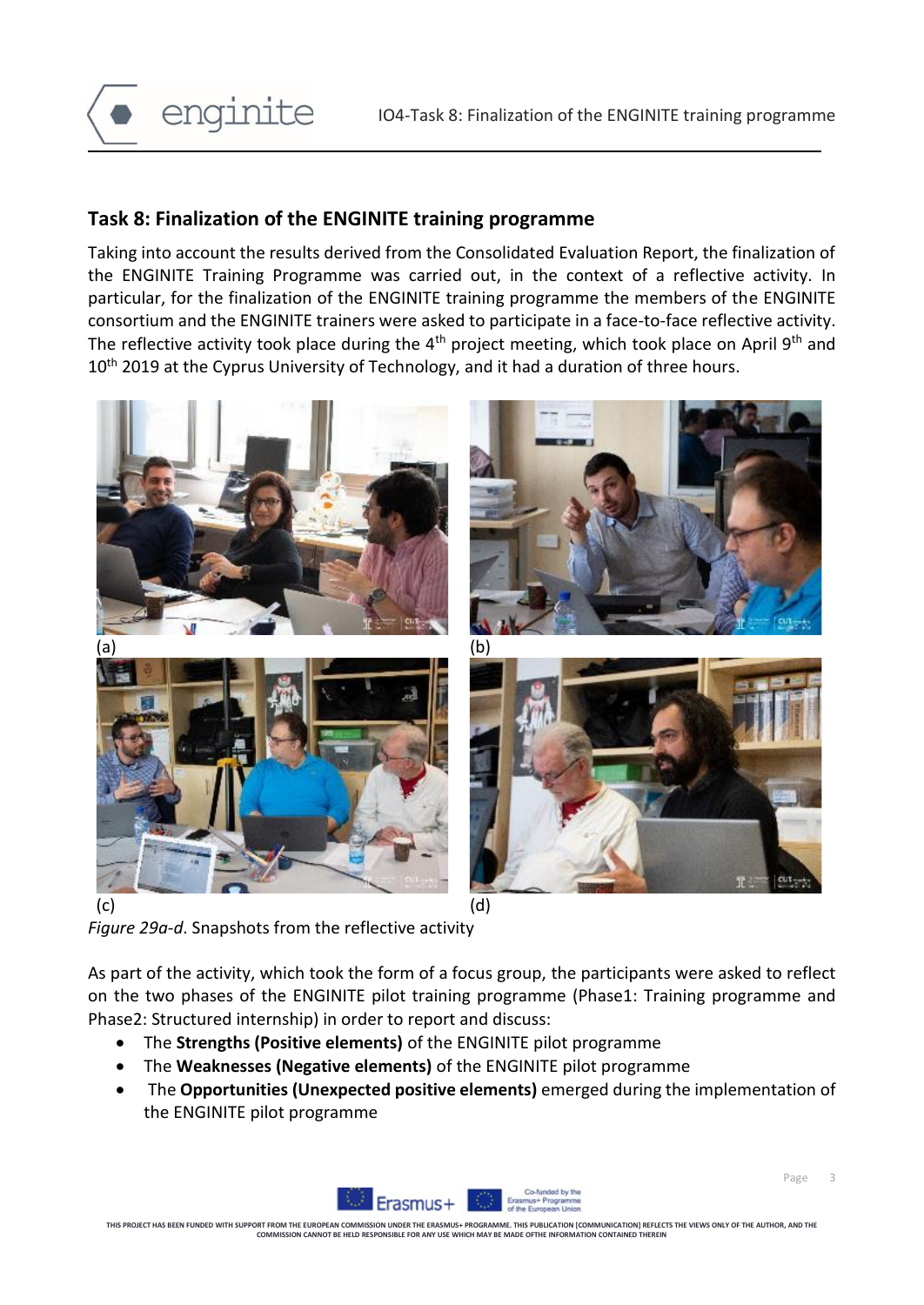

• The **Threats (Unexpected challenges)** emerged during the implementation of the ENGINITE pilot programme

In particular, the focus group was based on the SWOT (Strengths-Weaknesess-Opportunities-Threats) analysis model (see Appendix for the focus group protocol). What follows below is the presentation of the main findings derived from the reflective activity.

# **Phase 1: The ENGINITE training programme**

# **A. Strengths (Positive elements)**

The ENGINITE trainers and the consortium members highlighted a total of nine (9) main strengths (positive elements) of the ENGINITE training programme. In particular, according to the feedback received during the focus group:

# **The ENGINITE training programme…**

- **…was based on Problem-based Learning (PBL) as a novel pedagogy:** PBL provided a quite different form of instruction when compared to the traditional instructions. This facilitated combination of academic knowledge and hands-on experiences
- **…covered managerial skills not included in the university (or at least not appreciated):** The engineers who participated in the training programme not only had the opportunity to develop their managerial skills, but they were also provided the opportunity to put these skills in context and in action
- **…was provided for free for the participants:** There were no fees and costs for attending the ENGINITE training programme
- **…used real case studies:** All of the trainees had the opportunity to investigate and find out more about authentic industrial problems
- **…addressed towards a multidisciplinary audience:** The design of the programme was intentionally "open" and not bounded in or oriented to a particular discipline of engineering. As such, it was attended by young engineers derived from different disciplines (e.g. chemical engineers, environmental engineers, mechanical engineers, etc.).
- **…included a mixture of managerial and technical knowledge courses:** In this way it promoted the development of both young engineers managerial and employability skills, while also contributing to the increase of their technical knowledge
- **…was delivered by a group of trained and experienced trainers:** Most of trainers participating in the ENGINITE training programme, not only had academic knowledge and expertise in their field, by they had been also trained at the outset of the ENGINITE project, in order to be able to apply the PBL approach in their courses
- **…was short but intensive:** it was completed in a short period of time (in a total of three months)
- **…required by the participating engineers working in multi-disciplinary groups:** In this way, the training programme promoted team-building, while also contributed to the



Page 4

THIS PROJECT HAS BEEN FUNDED WITH SUPPORT FROM THE EUROPEAN COMMISSION UNDER THE ERASMUS+ PROGRAMME. THIS PUBLICATION [COMMUNICATION] REFLECTS THE VIEWS ONLY OF THE AUTHOR, AND THE<br>COMMISSION CANNOT BE HILD RESPONSIEL FOR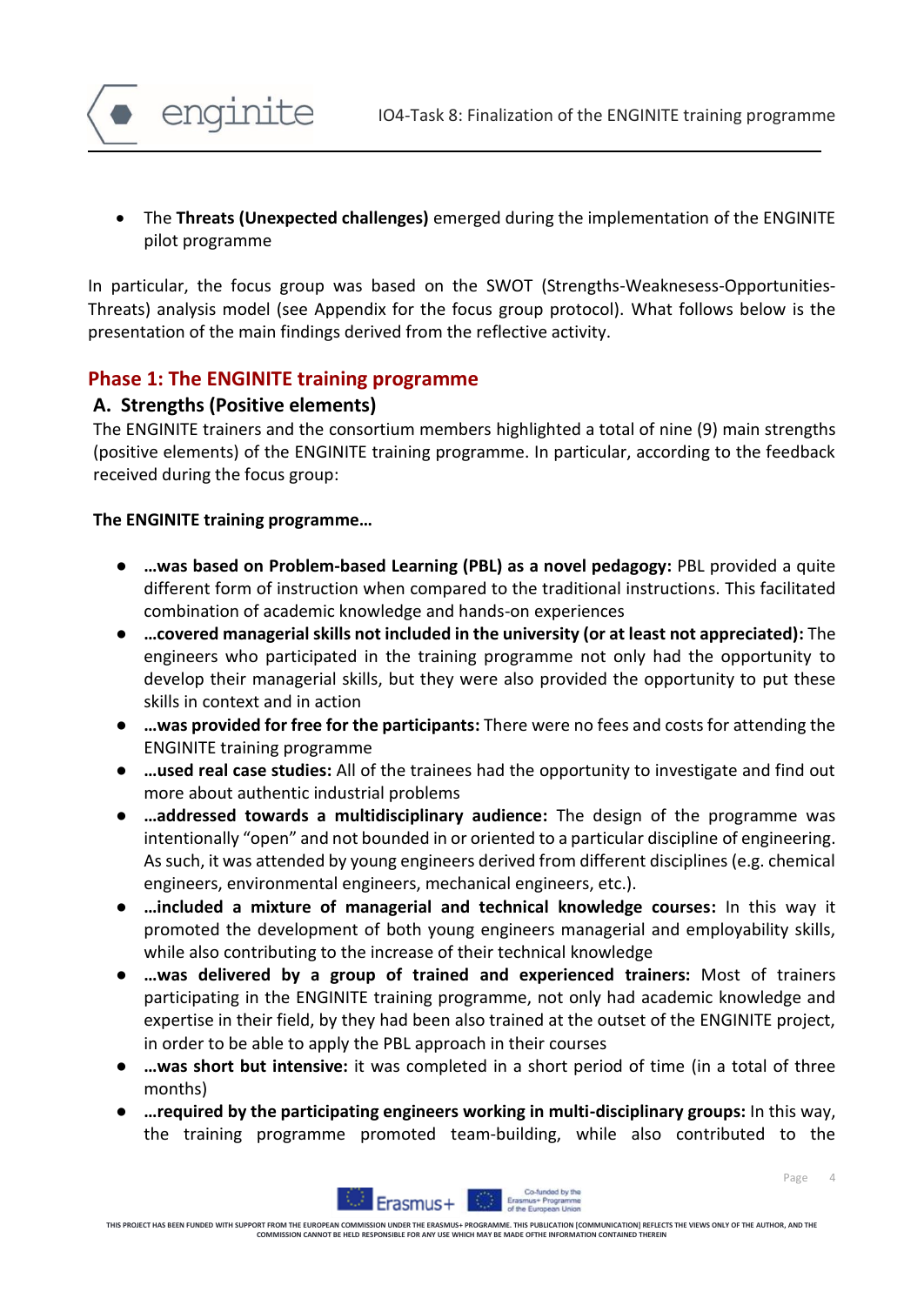

development of the participating engineers' communication and collaboration skills. At the same time, this multidisciplinary and collaborative context, replicated real industry settings.

# **B. Weaknesses (Negative elements)**

The ENGINITE trainers and the consortium members highlighted a total of seven (7) main weaknesses (negative elements) of the ENGINITE training programme. In particular, according to the feedback received during the focus group:

### **The ENGINITE training programme…**

- **… composed by a significant number of courses:** According to the trainers 4-5 courses would be enough – especially those ones that targeted the development of young engineers' managerial and employability skills E.g. project management in action & Innovation
- **…took place in a challenging timeframe for the young engineers:** The participating engineers were asked to attend a sequence of 8 courses, which took place back-to-back, during the afternoons (after a long day, especially for the engineers who were attending the programme after their work)
- **…addressed a relatively limited pool of candidates:** As the ENGINITE courses took place at the Cyprus University of Technology, at Limassol, and the Technical University of Crete, at Chania, the Training programme attracted mostly young engineers especially from Limassol and Chania
- **…lacked cohesiveness between the provided courses:** There were many independent courses with independent case studies and problem-based scenarios - It would be nice to have a common problem running through
- **…did not involve the recruited companies/industries/organizations:** The ENGINITE companies/industries/organizations were only involved in the internships. However, representatives from the companies could play a significant role during the training of the young Engineers
- **…did not allow much time to trainers for coordination and preparation:** As the courses, were provided back-to-back and with no intervals, there was not enough time for the trainers to coordinate, communicate and change or adapt their courses accordingly.
- **…was delivered, in some cases, by trainers with limited experience in PBL:** … Not all the trainers had the opportunity to attend the short-term ENGINITE joint staff training events. As such, the course structure and the PBL approach was not clear for all trainers

# **C. Opportunities (Unexpected positive elements)**

The ENGINITE trainers and the consortium members highlighted a total of six (6) main opportunities (unexpected positive elements) of the ENGINITE training programme. In particular, according to the feedback received during the focus group:

#### **The ENGINITE training programme…**



**THIS PROJECT HAS BEEN FUNDED WITH SUPPORT FROM THE EUROPEAN COMMISSION UNDER THE ERASMUS+ PROGRAMME. THIS PUBLICATION [COMMUNICATION] REFLECTS THE VIEWS ONLY OF THE AUTHOR, AND THE COMMISSION CANNOT BE HELD RESPONSIBLE FOR ANY USE WHICH MAY BE MADE OFTHE INFORMATION CONTAINED THEREIN**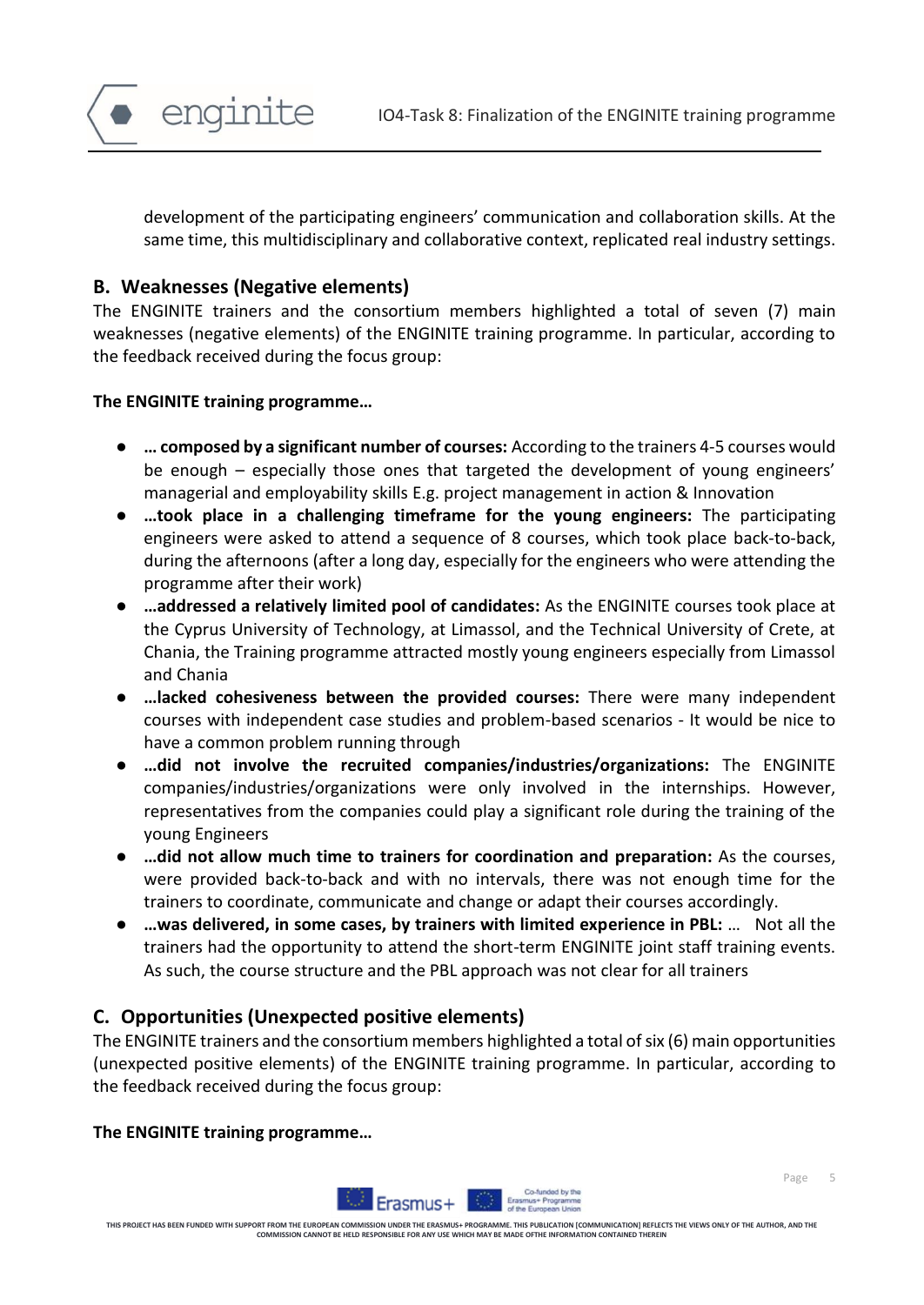

- **…enabled the trainees to end up with new solutions in the provided problems:** Several of these solutions were really innovative, as they were based on "out of the box" ideas. Some of solutions could be expanded as a spin off
- **…enabled teamwork and bonding:** Through hardship and challenges resolution (both for the participating engineers, also for the consortium)
- **…enabled communication and collaboration between all the engineers:** PBL emerged as a universal philosophy which could bring together a multidisciplinary group (in our case engineers of different disciplines)
- **…familiarized the trainees with the PBL approach:** the PBL approach emerged as a guiding approach for their future careers, as well as an approach to formulate a new idea and make it happen
- **…equipped the trainers with the PBL approach:** the PBL emerged as a valuable teaching approach which could also be implemented in other educational contexts
- **…provided opportunities for extracurricular activities:** For instance, the young engineers in Greece participated in competitions such the GreenTech challenge [\(https://www.greentechchallenge.gr/\)](https://www.greentechchallenge.gr/). These initiatives motivated both the ENGINITE trainers and the trainees

# **D. Threats (Unexpected negative elements)**

The ENGINITE trainers and the consortium members highlighted a total of five (5) main threats (unexpected negative elements) of the ENGINITE training programme. In particular, according to the feedback received during the focus group:

# **During the ENGINITE training programme…**

- **…the initial target group was limited:** In order to deal with this challenge, the consortium opened up the programme to more disciplines
- **…took place in Limassol, Cyprus and Chania, Crete:** This restricted the pool of the participating engineers, as the Training programme attracted mostly young engineers especially from Limassol and Chania
- **…there was a plethora of similar programmes addressing unemployed people:** The ENGINITE consortium invested much effort and energy for disseminating the ENGINITE programme in order to recruit as many young engineers, as possible
- **…there was high employability during the announcement of the training programme:** Likewise, the ENGINITE consortium invested much effort and energy for disseminating the ENGINITE programme in order to recruit as many young engineers, as possible
- **…it was difficult to keep the participating engineers motivated for 8 weeks:** It was a long period (after a certain point their learning motivation declined)



**THIS PROJECT HAS BEEN FUNDED WITH SUPPORT FROM THE EUROPEAN COMMISSION UNDER THE ERASMUS+ PROGRAMME. THIS PUBLICATION [COMMUNICATION] REFLECTS THE VIEWS ONLY OF THE AUTHOR, AND THE COMMISSION CANNOT BE HELD RESPONSIBLE FOR ANY USE WHICH MAY BE MADE OFTHE INFORMATION CONTAINED THEREIN**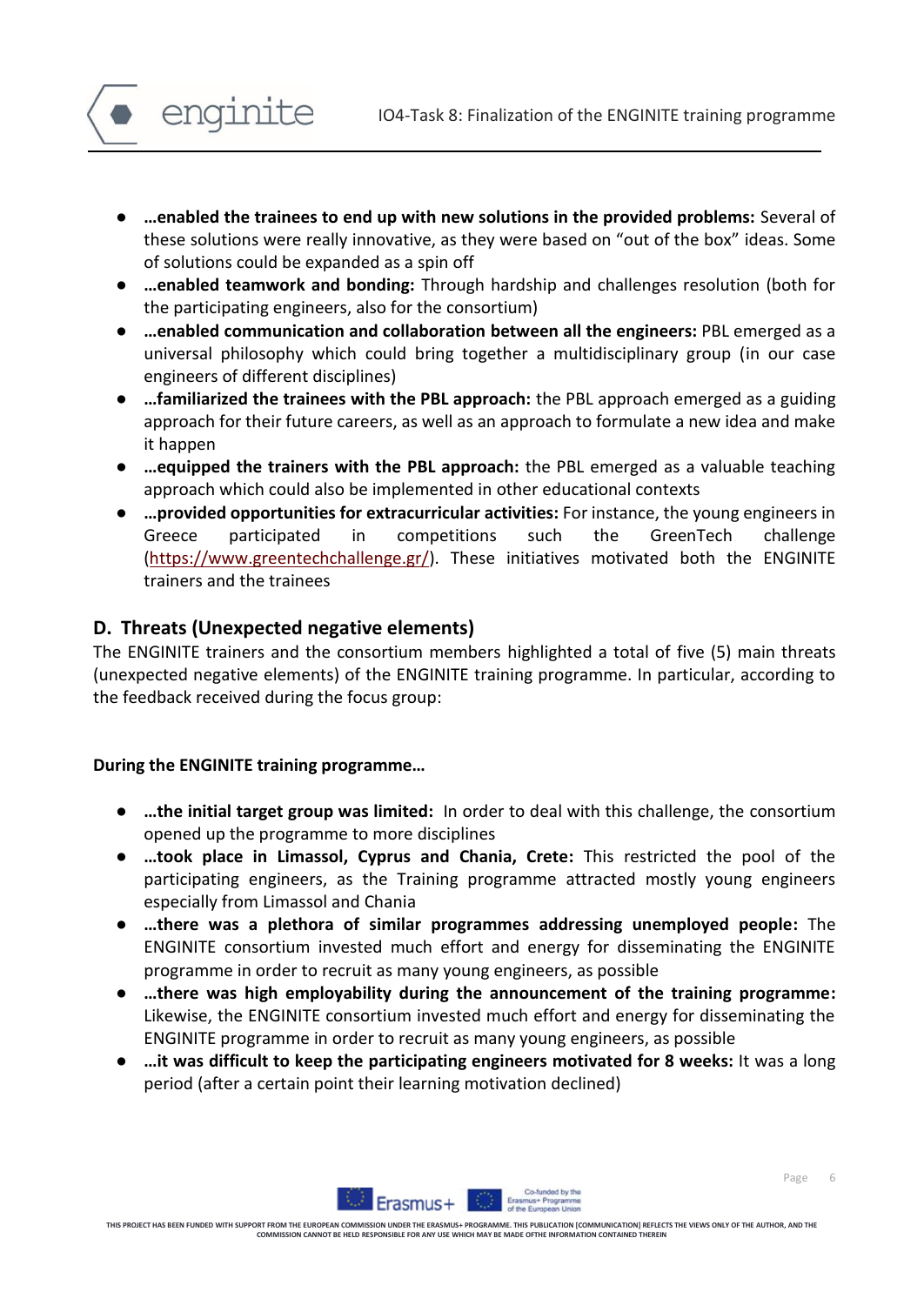

# **Phase 2: The ENGINITE internship**

## **A. Strengths (Positive elements)**

The ENGINITE trainers and the consortium members highlighted a total of eight (8) main strengths (positive elements) of the ENGINITE internship. In particular, according to the feedback received during the focus group:

#### **The ENGINITE internship…**

- **…contributed to the development of the interns' networking:** Via their placement at companies / industries/ organizations the engineers had the opportunity to meet experts of the industry and more advanced engineers
- **…contributed to the enhancement of the interns' skills and knowledge:** The participating engineers had the opportunity to put in action and enhance the skills and the knowledge gained during the ENGINITE training programme
- **…provided mentoring from both sides:** The interns received feedback both from their company supervisors as well as by the ENGINITE mentors. The interns were not alone at any stage
- **…allowed interns to work in realistic and authentic settings:** It provided interns the opportunity to work on real projects and check in action their actual outcomes on real-life problems
- **…allowed interns to suggest their own projects:** It provided interns the opportunity to undertake their own initiatives and have their voices heard
- **…allowed interns' access to ideal companies / industries / organizations:** Most of the participating interns went to companies they always wanted to go and had access to potential future employers
- **…contributed to the development of the trainers and universities' networking:** The participating trainers and universities (Cyprus University of Technology & Technical University of Crete) developed also a networking of companies and industry colleagues
- **…allowed the interns' reflection and professional development:** As part of their internship, young engineers kept reflective diaries for recording their progress. This provoked their personal reflection which served as a key to their professional development

# **B. Weaknesses (Negative elements)**

The ENGINITE trainers and the consortium members highlighted a total of three (3) main weaknesses (negative elements) of the ENGINITE internship. In particular, according to the feedback received during the focus group:

#### **During the ENGINITE internship…**

● **…there was no payment for the participating engineers:** The interns did not receive any compensation or indicative payment for their services



Page 7

**THIS PROJECT HAS BEEN FUNDED WITH SUPPORT FROM THE EUROPEAN COMMISSION UNDER THE ERASMUS+ PROGRAMME. THIS PUBLICATION [COMMUNICATION] REFLECTS THE VIEWS ONLY OF THE AUTHOR, AND THE**  COMMIT EXIT COMMISSION CHEEN THE ENVERTISE THOGHAMMENT MAY BE GEEN<br>CANNOT BE HELD RESPONSIBLE FOR ANY USE WHICH MAY BE MADE OFTHE I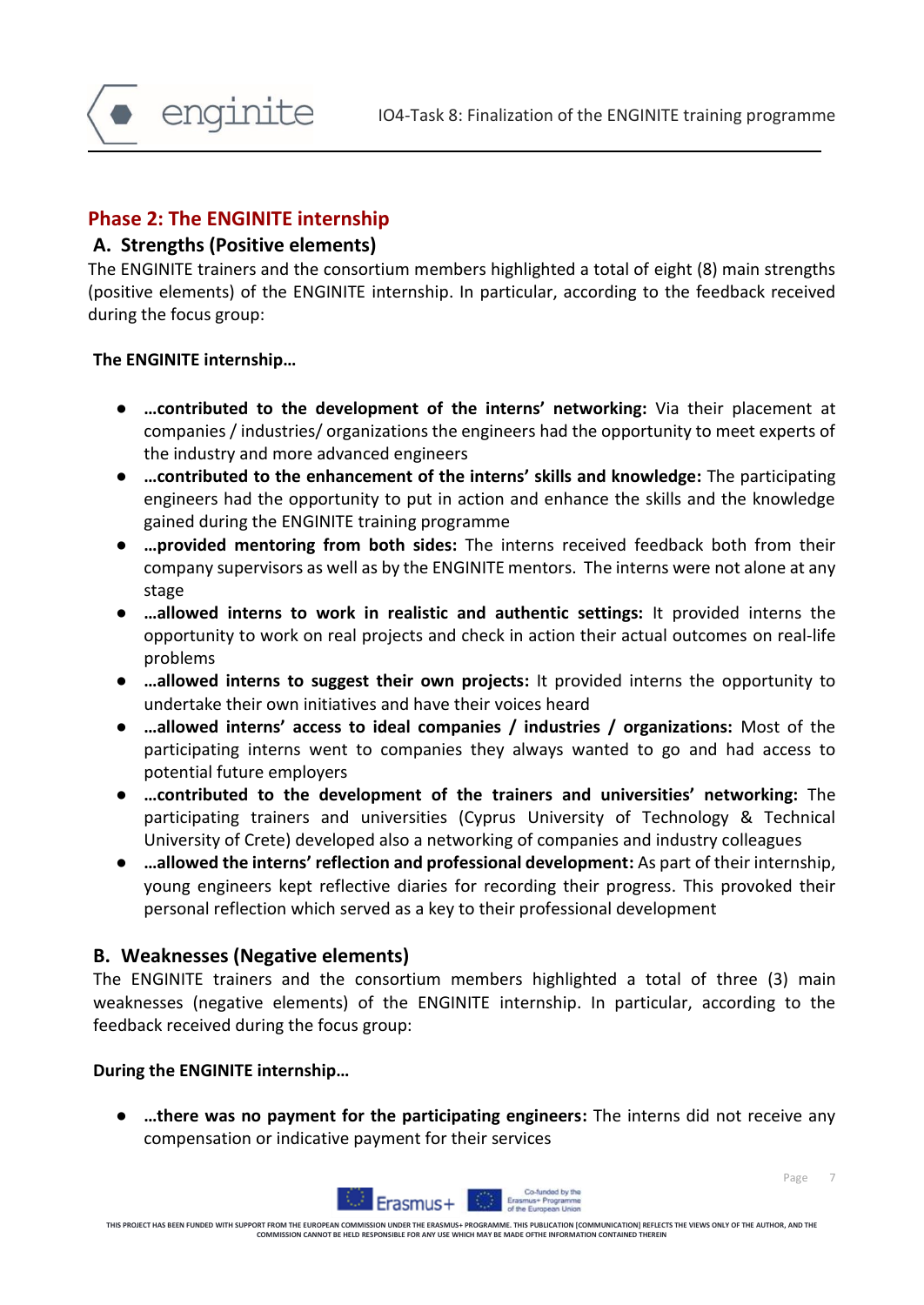

- **…the reflective diaries were completed retrospectively by the end:** In this way, we missed the deeper meaning and essence of reflections. Mentors should scaffold better the interns during their reflections (providing support about the do and don'ts of reflections)
- **…not all trainers were assigned a trainee:** This excluded somehow some of the trainers during the internship period

# **C. Opportunities (Unexpected positive elements)**

The ENGINITE trainers and the consortium members highlighted a total of four (4) main opportunities (unexpected positive elements) of the ENGINITE internship. In particular, according to the feedback received during the focus group:

### **During the ENGINITE internship…**

- **…the internship companies / industries / organizations exhibited particular interest in the ENGINITE pilot programme:** This indicates that the finalized ENGINITE programme could be promoted as a VET programme to additional bigger companies and industrial units
- **…network was established between companies, supervisors, mentors, and interns:** This allowed successful collaboration between all involved stakeholders
- **…the PBL approach emerged as a life-long learning approach:** According to the interns, the PBL approach had and will continue to have a sustained impact in their professional lives.
- **…the impact of the ENGINITE project was not limited to the interns:** The company supervisors and other personnel in the company were also influenced by the PBL approach, as they were also exposed to the PBL philosophy

# **D. Threats (Unexpected negative elements)**

The ENGINITE trainers and the consortium members highlighted just one (1) main threat (unexpected negative element) of the ENGINITE internship. In particular, according to the feedback received during the focus group:

#### **During the ENGINITE internship…**

● **…it was difficult to recruit companies / industries / organizations:** It was difficult and required several efforts for ensuring a sufficient number of companies / industries / organizations for the ENGINITE interns

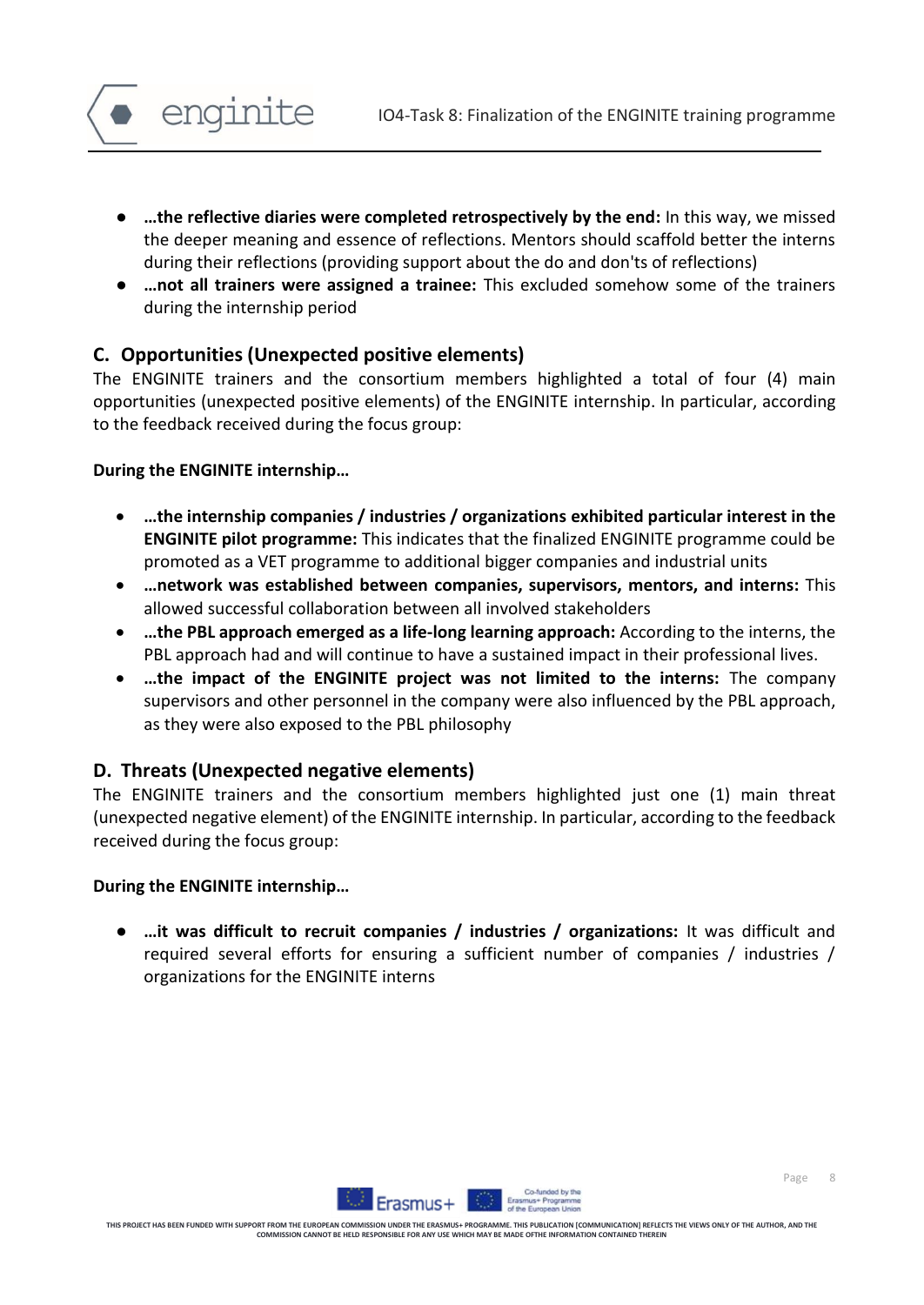

# **APPENDIX**

**1. Questionnaire for the evaluation of the ENGINITE pilot training programme**



Page 9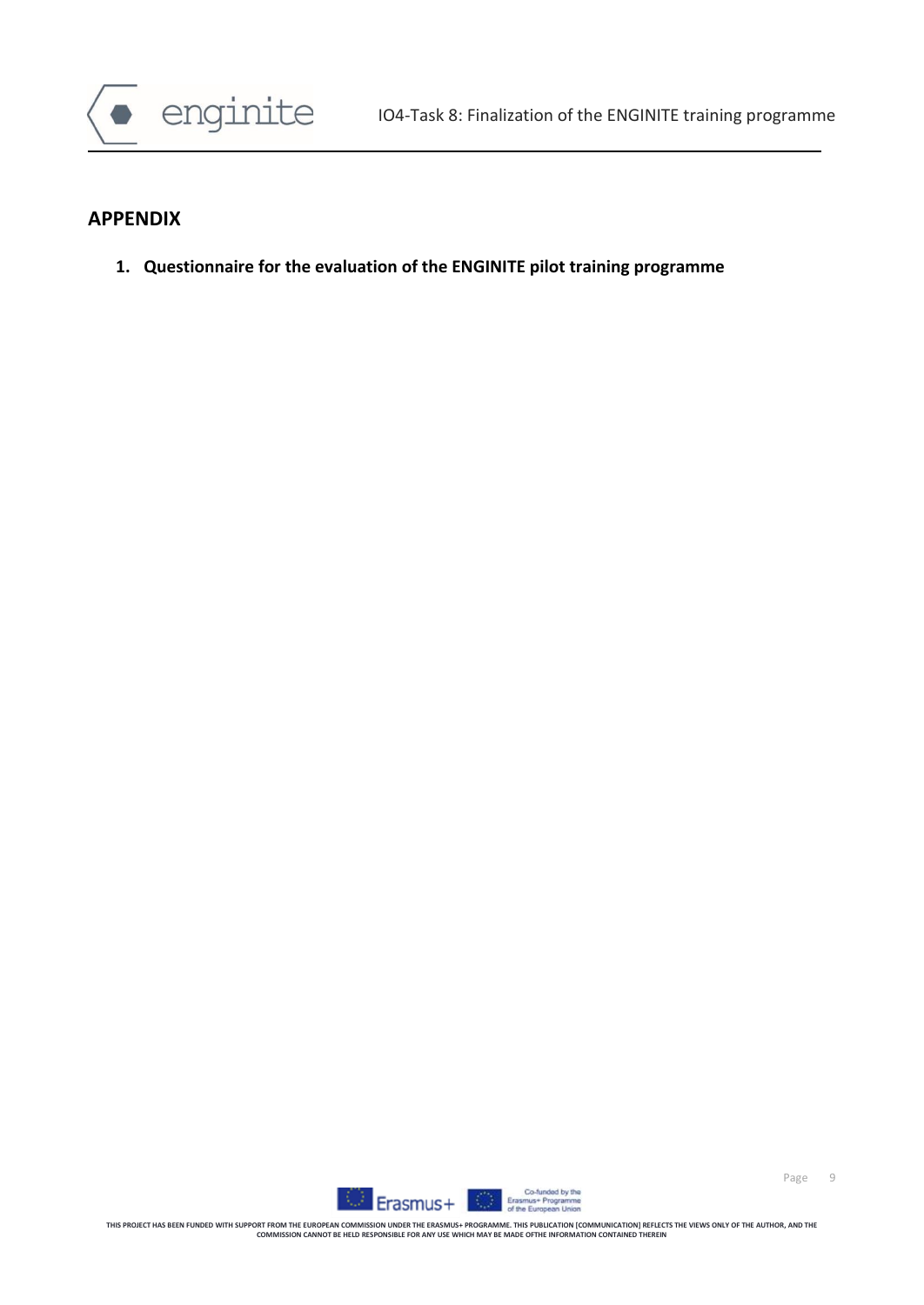

# **Evaluation of the ENGINITE pilot training programme**

Dear colleagues,

#### **This questionnaire aims to collect your views about the ENGINITE pilot training programme.**

The ENGINITE pilot training programme took the form of a postgraduate vocational training programme. The postgraduate vocational training programme was based on Problem Based Learning (PBL) pedagogy and combined advanced applied academic topics with hands-on aspects, in order to endorse the knowledge and skills of graduate engineers, preparing them for the industry of the 21<sup>st</sup> century.

Aiming to accomplish its goals the ENGINITE pilot training programme was divided in two phases: **Phase 1- Training couses** and **Phase 2-Structured internship**.

As part of the following questionnaire we would like to receive your feedback in respect with the two ENGINITE training phases.

Many thanks in advance for your collaboration!

**Part Α: Please complete your answer below**



Page 10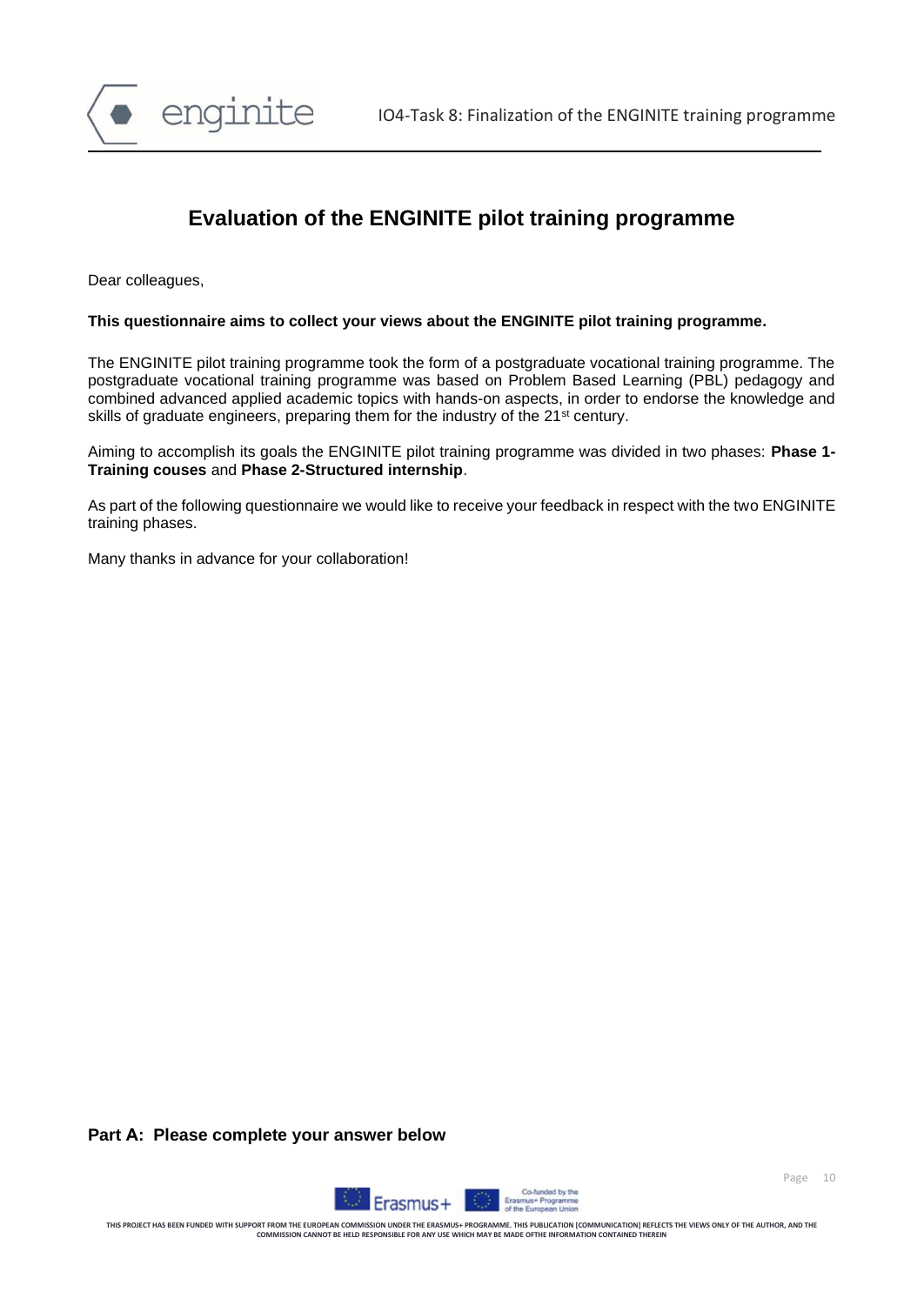

#### *1. Gender*

- □ Male
- □ Female

#### *2. Age*

- $\Box$  25-35
- 36-45
- $\Box$  46-55
- $\square$  55+
- □ Other………………………………
- *3. Specialization (e.g., chemical engineer, environmental engineer, civil engineer, etc.)*

**……………………………………**

- *4. Prior experience with organizing and delivering similar trainings*
	- Yes
	- $\square$  No

**PART Β: Taking into account the two phases of the ENGINITE pilot training programme:**

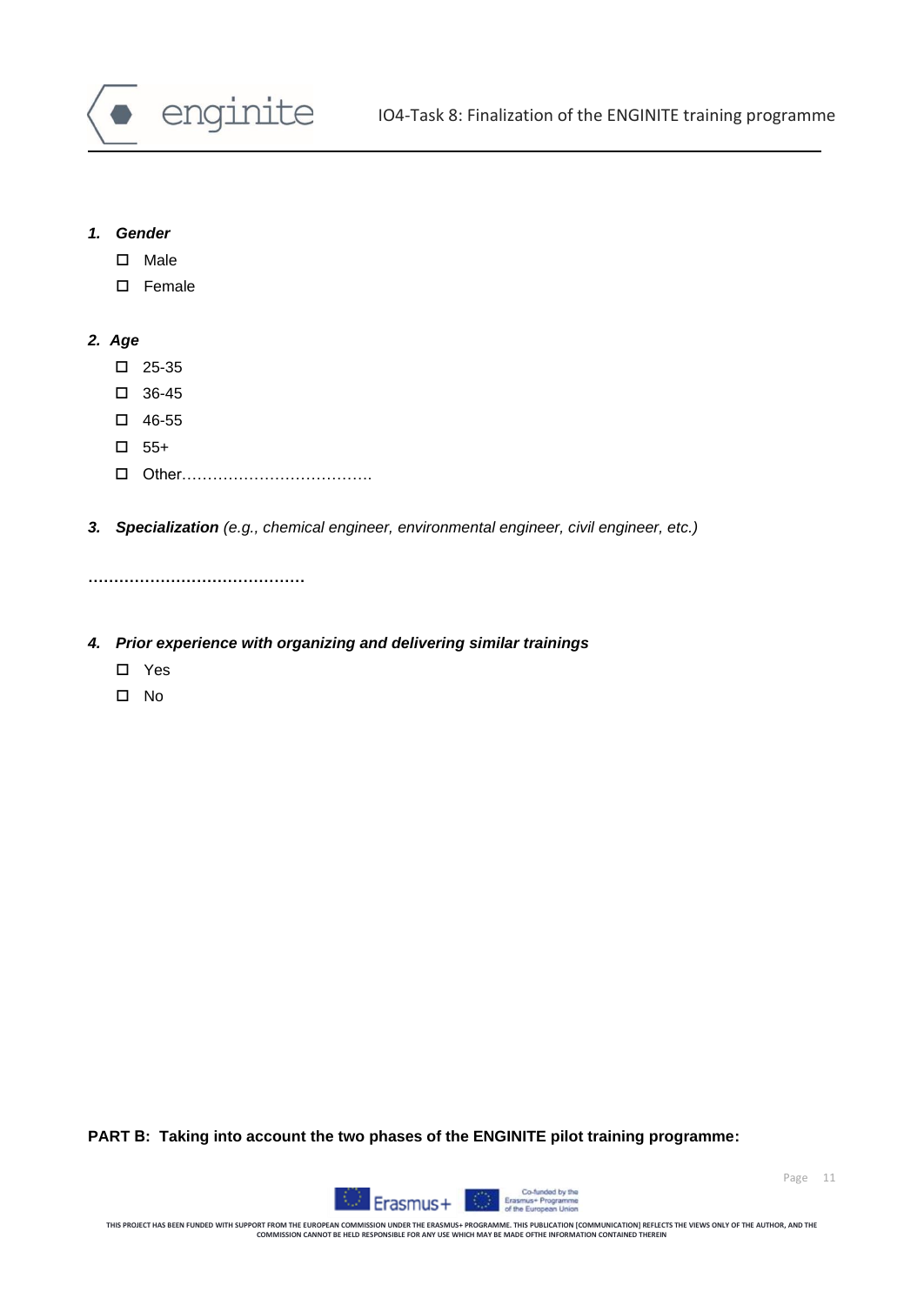

Please, write down in a hierarchical order the **Strengths** of the ENGINITE pilot training programme, as it was initially designed (starting from the most important and moving on to the least important one).

- What were the main positive/strong points of the ENGINITE training pilot programme, as it was initially designed?
- What were its main advantages/virtues?

enginite

| <b>Phase 1: Training courses</b> | <b>Phase 2: Structured internship</b> |
|----------------------------------|---------------------------------------|
|                                  |                                       |
|                                  |                                       |
|                                  |                                       |
|                                  |                                       |
|                                  |                                       |
|                                  |                                       |
| 2.                               |                                       |
|                                  |                                       |
|                                  |                                       |
|                                  |                                       |
|                                  |                                       |
|                                  |                                       |
|                                  |                                       |
|                                  |                                       |
|                                  |                                       |
|                                  |                                       |
|                                  |                                       |
|                                  |                                       |
|                                  |                                       |
|                                  |                                       |
|                                  |                                       |
| 5.<br>.                          |                                       |
|                                  |                                       |
|                                  |                                       |
|                                  |                                       |
|                                  |                                       |

initially designed (starting from the most important and moving on to the least important one).

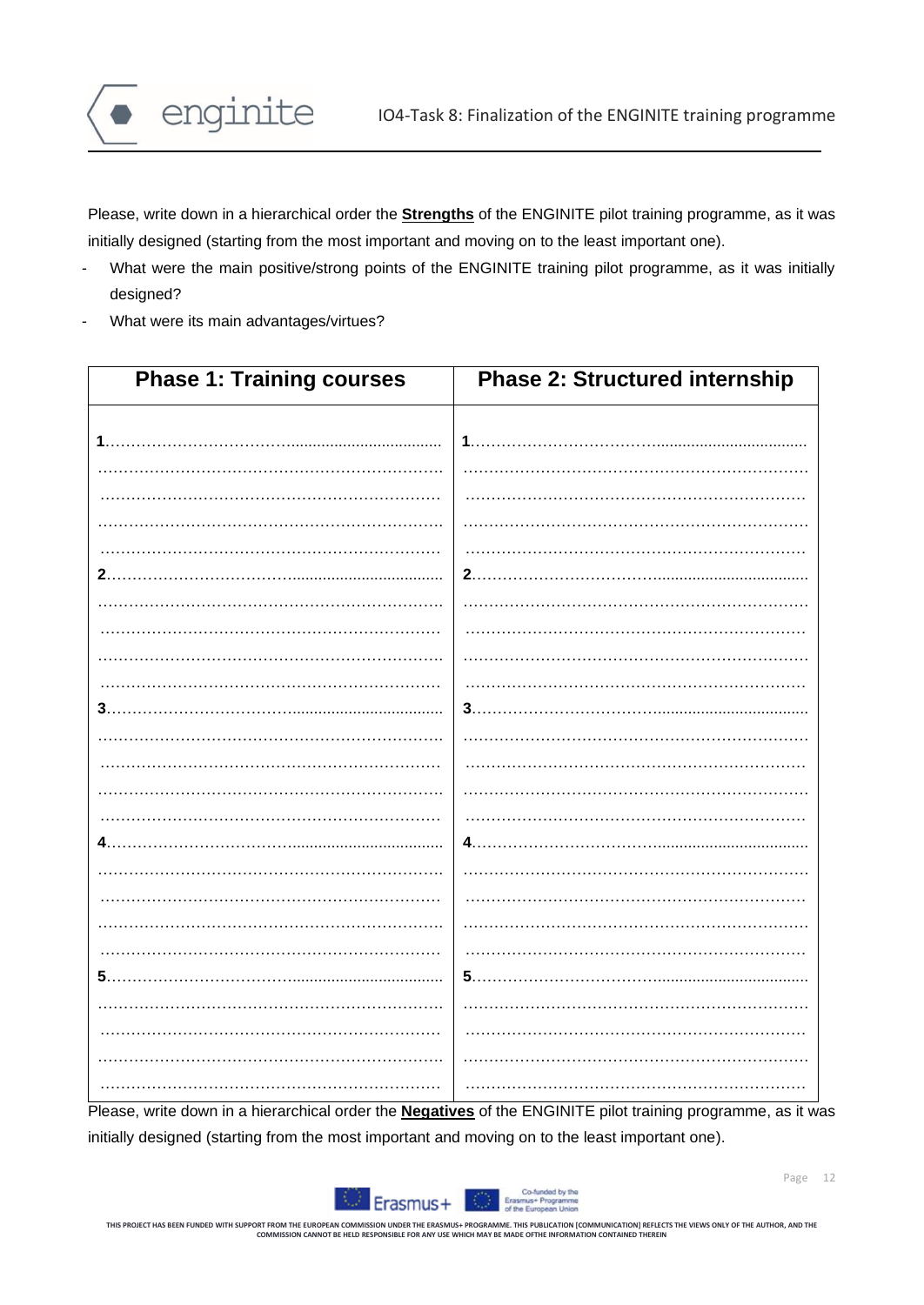

- What were the main negative/weak points of the ENGINITE training pilot programme as it was initially designed?
- What were its main disadvantages?  $\overline{a}$

| <b>Phase 1: Training courses</b> | <b>Phase 2: Structured internship</b> |
|----------------------------------|---------------------------------------|
|                                  |                                       |
|                                  |                                       |
|                                  |                                       |
|                                  |                                       |
|                                  |                                       |
|                                  |                                       |
| 2.                               | 2.                                    |
|                                  |                                       |
|                                  |                                       |
|                                  |                                       |
|                                  |                                       |
| 3.5                              | 3.                                    |
|                                  |                                       |
|                                  |                                       |
|                                  |                                       |
|                                  |                                       |
| 4                                |                                       |
|                                  |                                       |
|                                  |                                       |
|                                  |                                       |
|                                  |                                       |
| 5.                               |                                       |
|                                  |                                       |
|                                  |                                       |
|                                  |                                       |
|                                  |                                       |

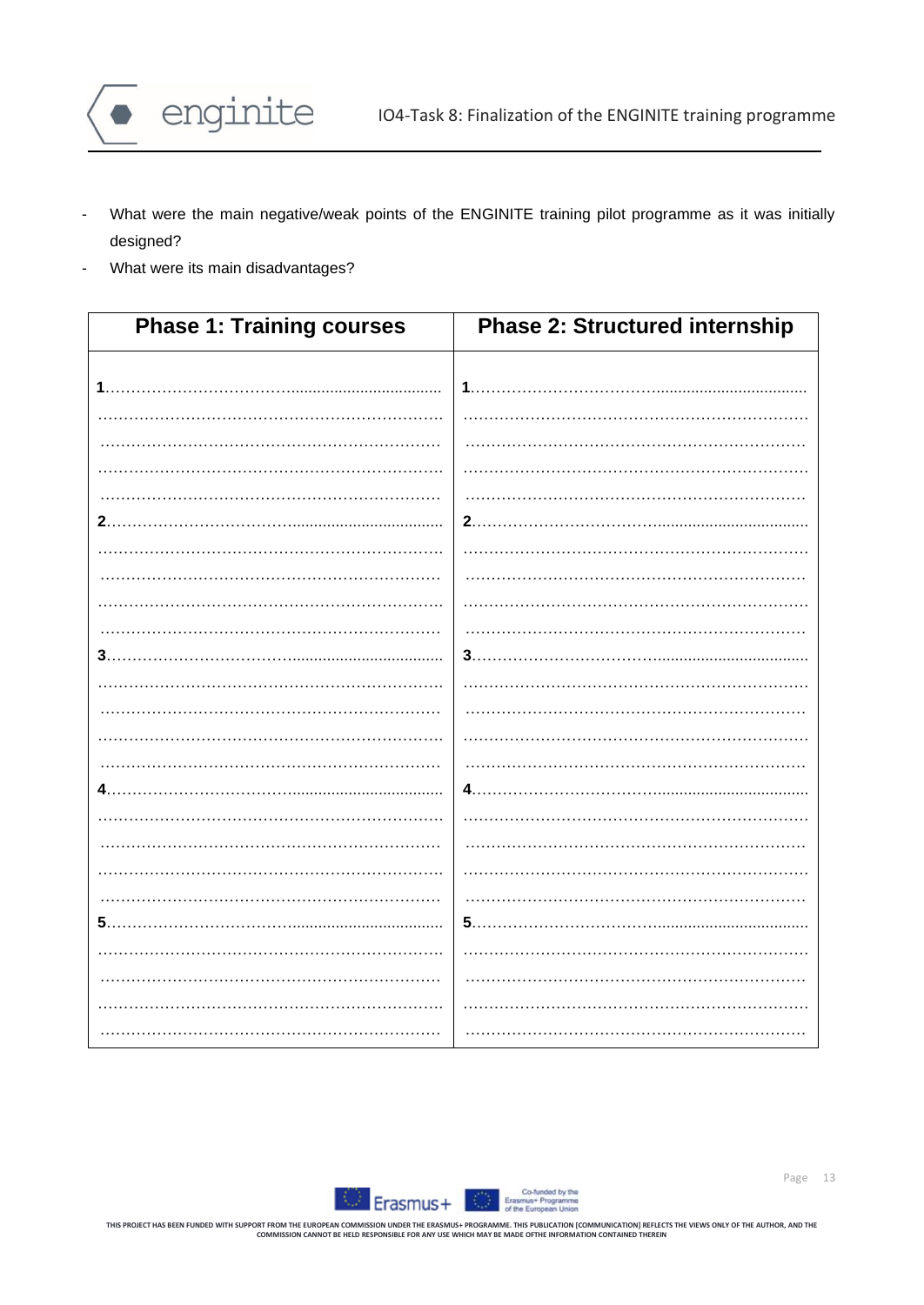

Please, write down in a hierarchical order the **Opportunities** emerged during the implementation of the ENGINITE pilot training programme (starting from the most important and moving on to the least important one). *E.g.*

- *What were the main unexpected positive elements emerged during the implementation of the programme?*
- *What variations/mutations from the "originally envisioned" training programme were beneficial?*

| <b>Phase 1: Training courses</b> | <b>Phase 2: Structured internship</b> |
|----------------------------------|---------------------------------------|
|                                  |                                       |
|                                  | 1                                     |
|                                  |                                       |
|                                  |                                       |
|                                  |                                       |
|                                  |                                       |
| 2.                               | 2.                                    |
|                                  |                                       |
|                                  |                                       |
|                                  |                                       |
|                                  |                                       |
| 3.                               | 3.                                    |
|                                  |                                       |
|                                  |                                       |
|                                  |                                       |
|                                  |                                       |
|                                  | 4                                     |
|                                  |                                       |
|                                  |                                       |
|                                  |                                       |
|                                  |                                       |
|                                  |                                       |
|                                  |                                       |
|                                  |                                       |
|                                  |                                       |
|                                  |                                       |